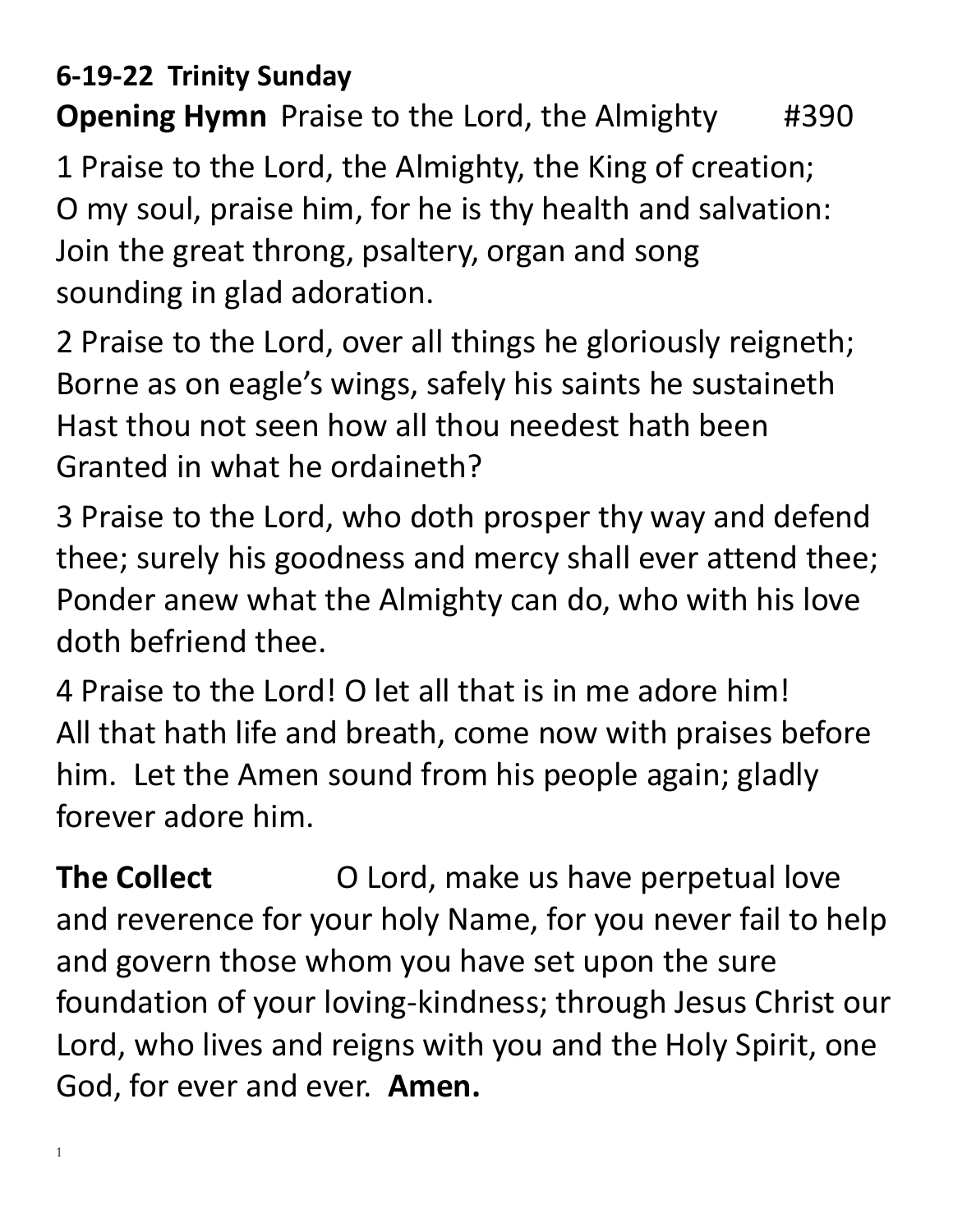### **The Lessons**

A reading from the book of 1st Kings *1 Kings 19:1-4, 8-15*

[Introduction: During the reign of King Ahab, Queen Jezebel destroyed all the prophets of God; only the great prophet Elijah remains. Nevertheless, he ended the drought and destroyed the prophets of the false god Baal who were also the main political force behind Jezebel and Ahab. Jezebel threatened to kill Elijah; he was terrified and ran for his life. While on the run, an angel told him to travel to Mount Horeb – called God's mountain – and the angel fed him for forty days and nights. While in a cave…]

The word of the Lord came to him and said, "Why are you here, Elijah?"

Elijah replied, "I've been very passionate for the Lord God because the people have abandoned your covenant. They have torn down your altars, and they have murdered your prophets with the sword. I'm the only one left, and now they want to take my life too!"

The Lord said, "Go out and stand at the mountain before the Lord. The Lord is passing by." A very strong wind tore through the mountains and broke apart the stones before the Lord. But the Lord was not in the wind. After the wind, there was an earthquake. But the Lord was not in the earthquake. After the earthquake, there was a fire. But the Lord was not in the fire. After the fire, there was silence.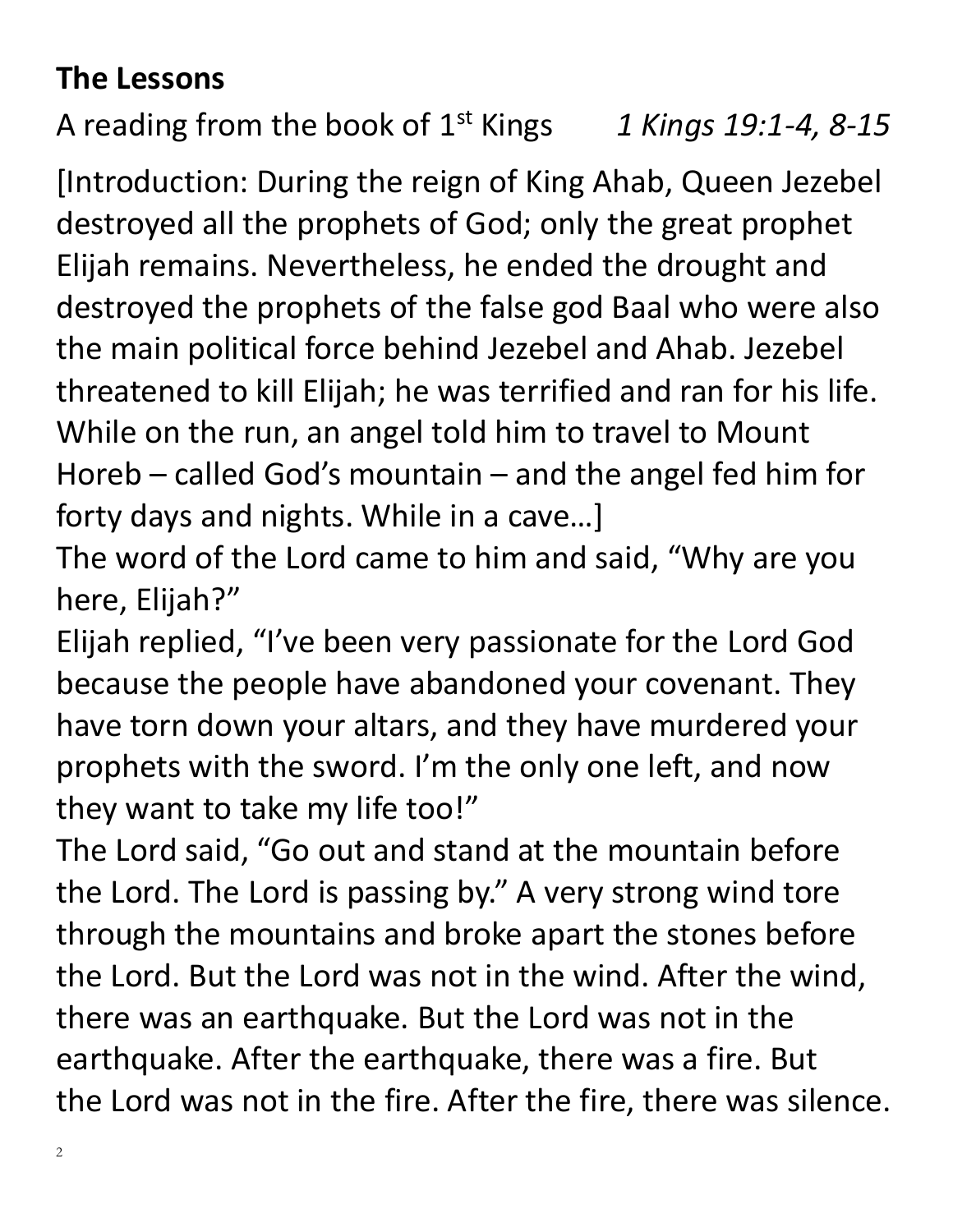Within the silence, there was a sound; thin and quiet. When Elijah heard it, he wrapped his face in his coat. He went out and stood at the cave's entrance. A voice came to him and said, "Why are you here, Elijah?"

He said, "I've been very passionate for the Lord God because the people have abandoned your covenant. They have torn down your altars, and they have murdered your prophets with the sword. I'm the only one left, and now they want to take my life too."

The Lord said to him, "Go back through the desert to Damascus and anoint Hazael as king of Aram.

The Word of the Lord. **Thanks be to God.**

The psalm for this morning is Psalm 42. Let us read it responsively. *Psalm 42:1-7*

As the deer longs for the water-brooks, **so longs my soul for you, O God.** My soul is athirst for God, athirst for the living God; **when shall I come to appear before the presence of God?** My tears have been my food day and night, **while all day long they say to me, "Where now is your God?"** I pour out my soul when I think on these things: **how I went with the multitude** 

**and led them into the house of God,**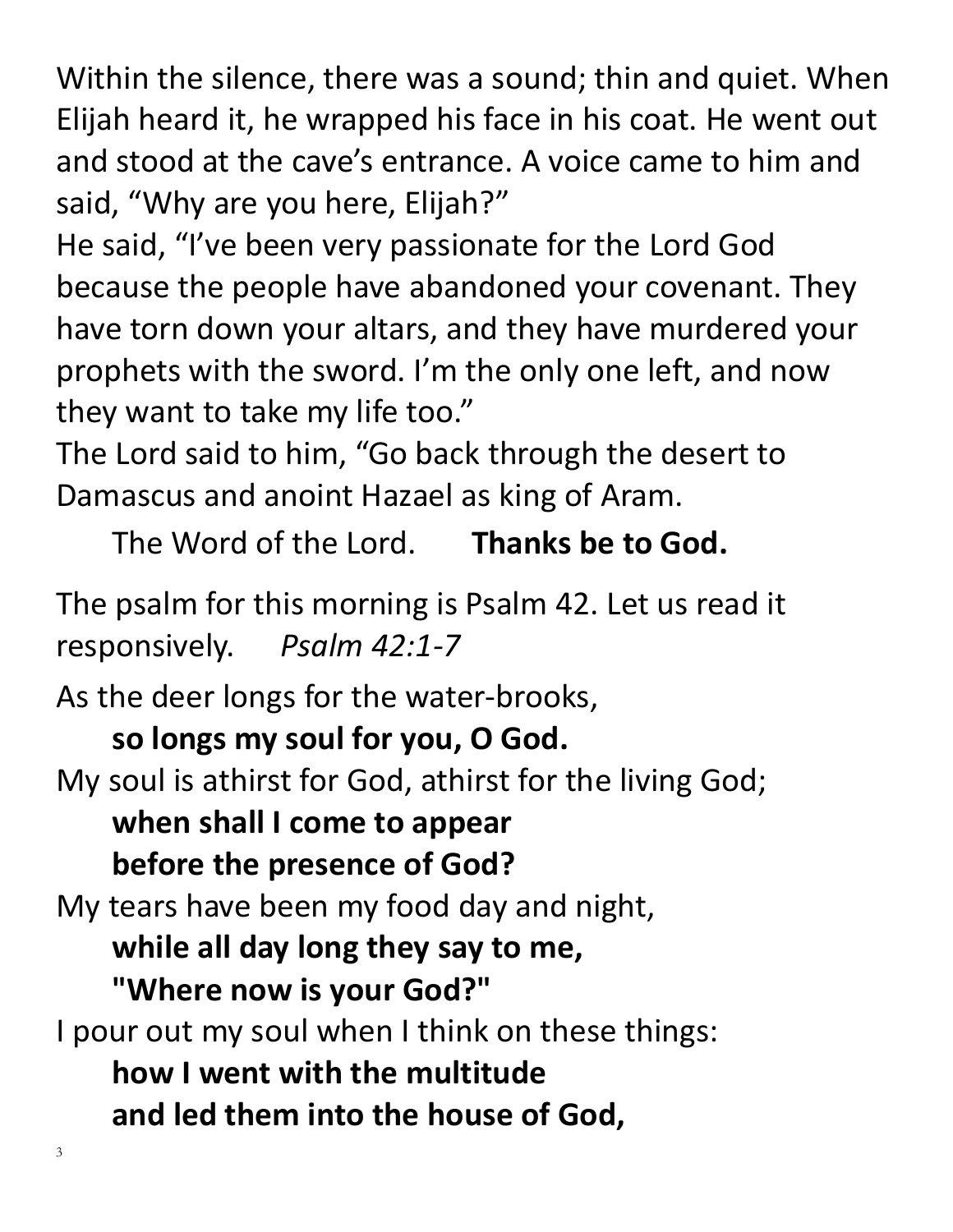With the voice of praise and thanksgiving, **among those who keep holy-day.** Why are you so full of heaviness, O my soul? **and why are you so disquieted within me?** Put your trust in God;

## **for I will yet give thanks to him, who is the help of my countenance, and my God.**

A reading from St. Paul's letter to the Church in Galatia *Galatians 3:23-29*

Introduction: Paul founded an unknown number of churches in the territory of Galatia which is now central Turkey. While he was in Ephesus, there was a religious faction that was undermining the faith and dividing the community along religious, race and gender lines. Paul wrote this letter, probably during the year 53 or 54, to give them hope and faith.

Now before faith came, we were imprisoned and guarded under the law until faith would be revealed. Therefore, the law was our disciplinarian until Christ came, so that we might be justified by faith. But now that faith has come, we are no longer subject to a disciplinarian, for in Christ Jesus you are all children of God through faith. As many of you as were baptized into Christ have clothed yourselves with Christ. There is no longer Jew or Greek, there is no longer slave or free, there is no longer male and female; for all of

4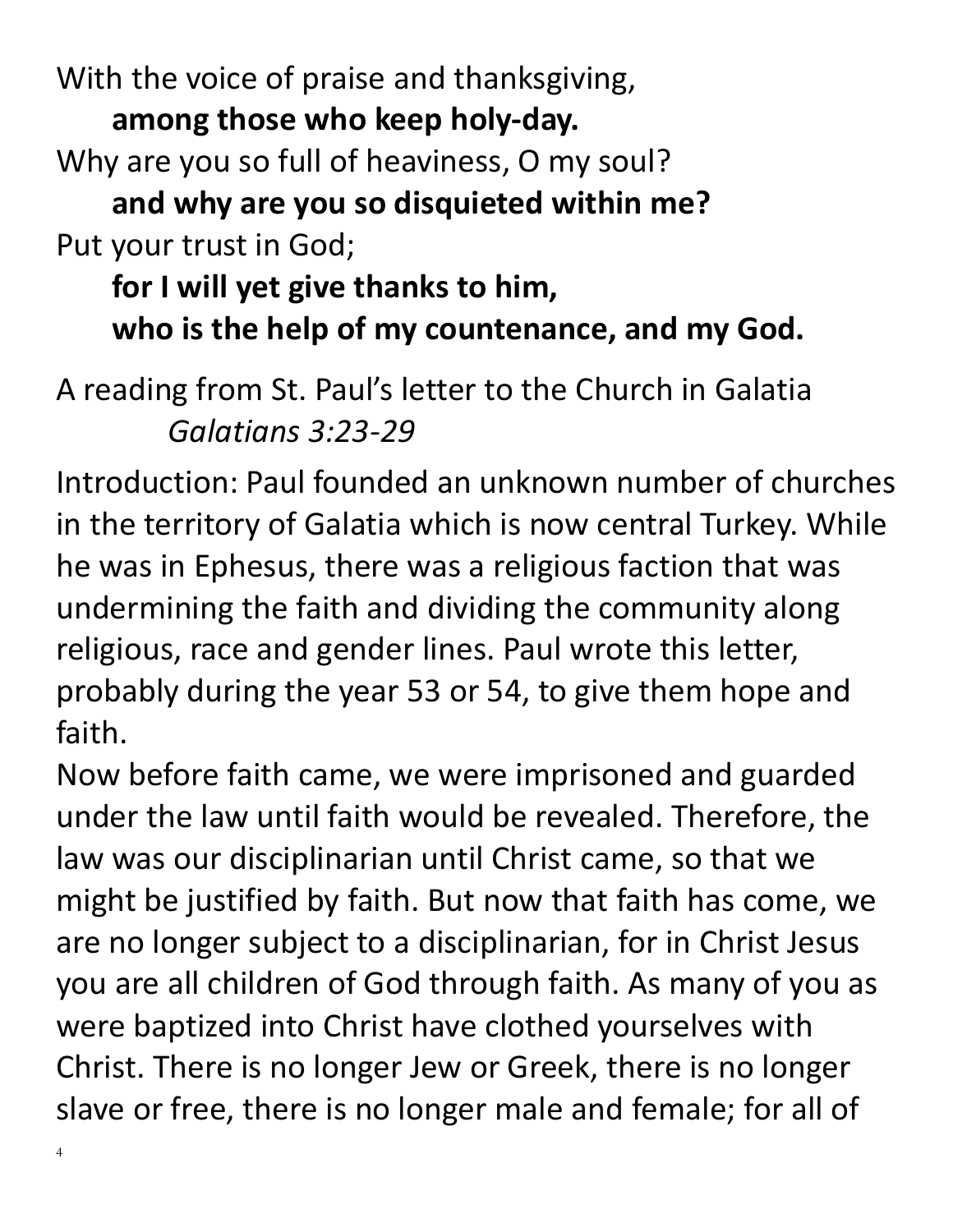you are one in Christ Jesus. And if you belong to Christ, then you are Abraham's offspring, heirs according to the promise.

The Word of the Lord. **Thanks be to God**

# **Gospel Hymn** *Jesus is Lord of All the Earth* #178 Alleluia, alleluia! Give thanks to the risen Lord.

Alleluia, alleluia! Give Praise to his Name.

Jesus is Lord of all the earth. He is the King of creation. *(Repeat refrain)*

## The Holy Gospel of our Lord Jesus Christ according to Luke **Glory to you, Lord Christ.** *Luke 8:26-39*

5 Jesus and his disciples arrived at the country of the Gerasenes, which is opposite Galilee. As he stepped out on land, a man of the city who had demons met him. For a long time he had worn no clothes, and he did not live in a house but in the tombs. When he saw Jesus, he fell down before him and shouted at the top of his voice, "What have you to do with me, Jesus, Son of the Most High God? I beg you, do not torment me" -- for Jesus had commanded the unclean spirit to come out of the man. (For many times it had seized him; he was kept under guard and bound with chains and shackles, but he would break the bonds and be driven by the demon into the wilds.) Jesus then asked him, "What is your name?" He said, "Legion"; for many demons had entered him. They begged him not to order them to go back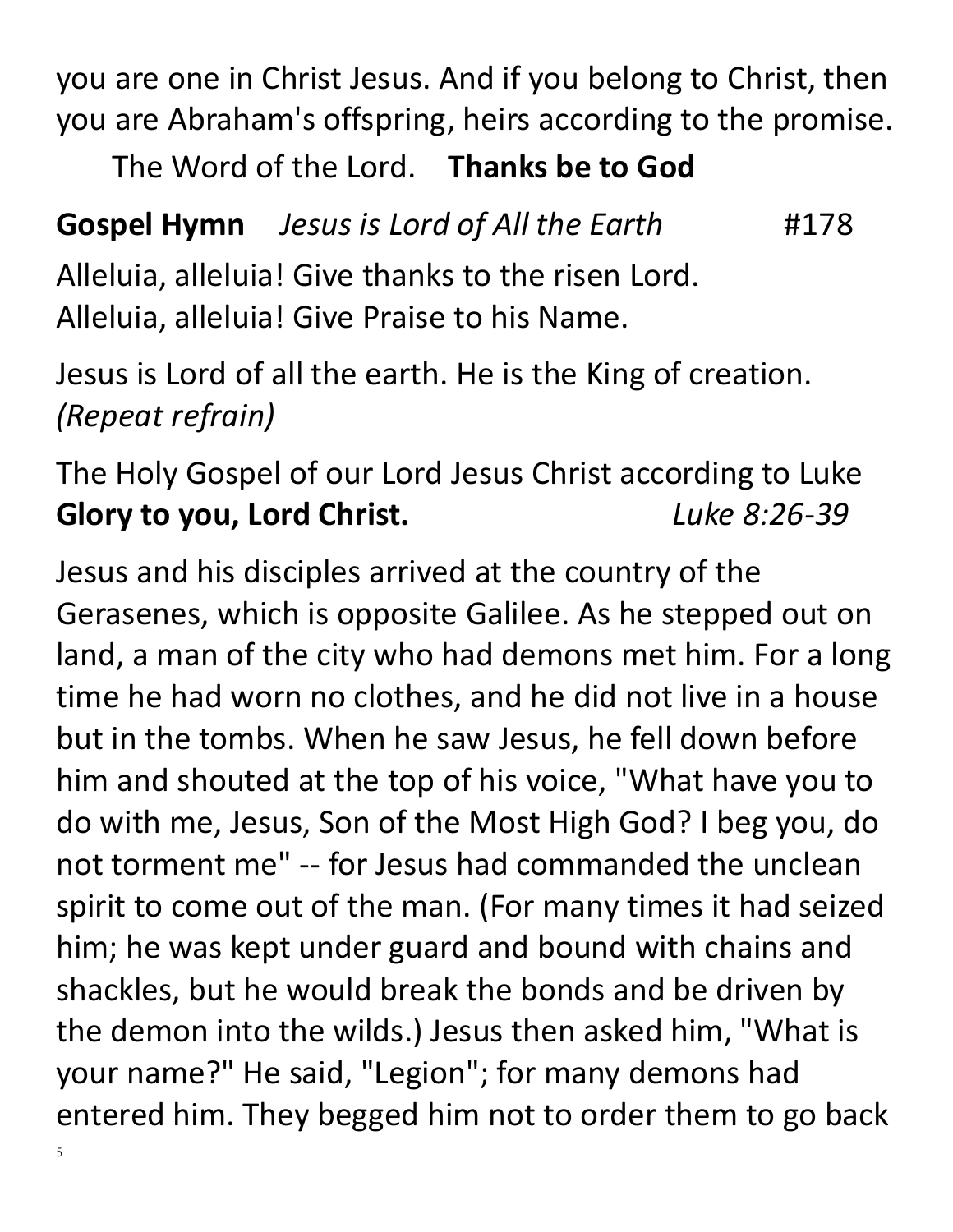into the abyss. Now there on the hillside a large herd of swine was feeding; and the demons begged Jesus to let them enter these. So he gave them permission. Then the demons came out of the man and entered the swine, and the herd rushed down the steep bank into the lake and was drowned. When the swineherds saw what had happened, they ran off and told it in the city and in the country. Then people came out to see what had happened, and when they came to Jesus, they found the man from whom the demons had gone sitting at the feet of Jesus, clothed and in his right mind. And they were afraid. Those who had seen it told them how the one who had been possessed by demons had been healed. Then all the people of the surrounding country of the Gerasenes asked Jesus to leave them; for they were seized with great fear. So he got into the boat and returned. The man from whom the demons had gone begged that he might be with him; but Jesus sent him away, saying, "Return to your home, and declare how much God has done for you." So he went away, proclaiming throughout the city how much Jesus had done for him.

The Gospel of the Lord. **Praise to you, Lord Christ. Gospel Hymn** Alleluia, alleluia! Give thanks to the risen Lord. Alleluia, alleluia! Give Praise to his Name. Come, let us praise the living God, joyfully sing to our Savior. *(Repeat refrain)*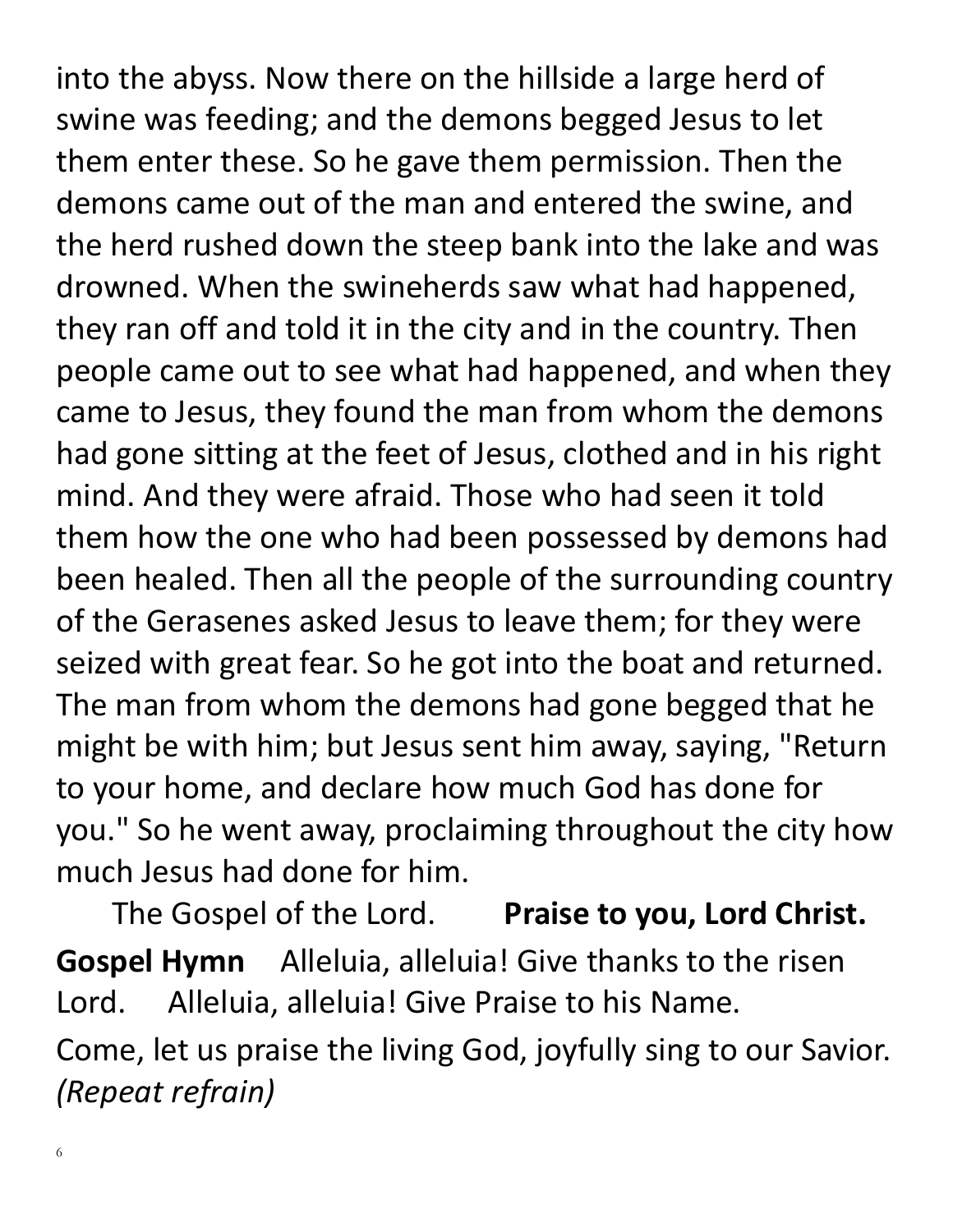### **The Prayers of the People**

By the power of the Holy Spirit, let us pray to God our Father in the name of Christ Jesus our Lord, making intercession for the Church, the world, and for all people according to their need. *A brief silence*

Heavenly Father, thank you for your Law and for your Gospel of grace, forgiveness, and freedom in Jesus. Thank you for your Holy Spirit who sustains us to love one another. Bless this congregation, its people and our shared ministry. Lord, in your mercy, **hear our prayer**.

Bless all fathers, foster fathers, and everyone who acts with a fatherly heart toward others. In all things, conform them to yourself, for you are Abba, our Holy Father. Help all those whose fathers are absent, abusive, or deceased. Give comfort and hope to all who have lost a child, and to those who long to be fathers and cannot.

Lord, in your mercy, **hear our prayer.**

Come, Creator Spirit, and renew the face of the earth. Bless this broken world. Give wisdom to all people entrusted with power and authority; and bestow the blessings of health, knowledge and tranquility upon us all. Bring your Spirit and peace to Ukraine.

Lord, in your mercy, **hear our prayer.**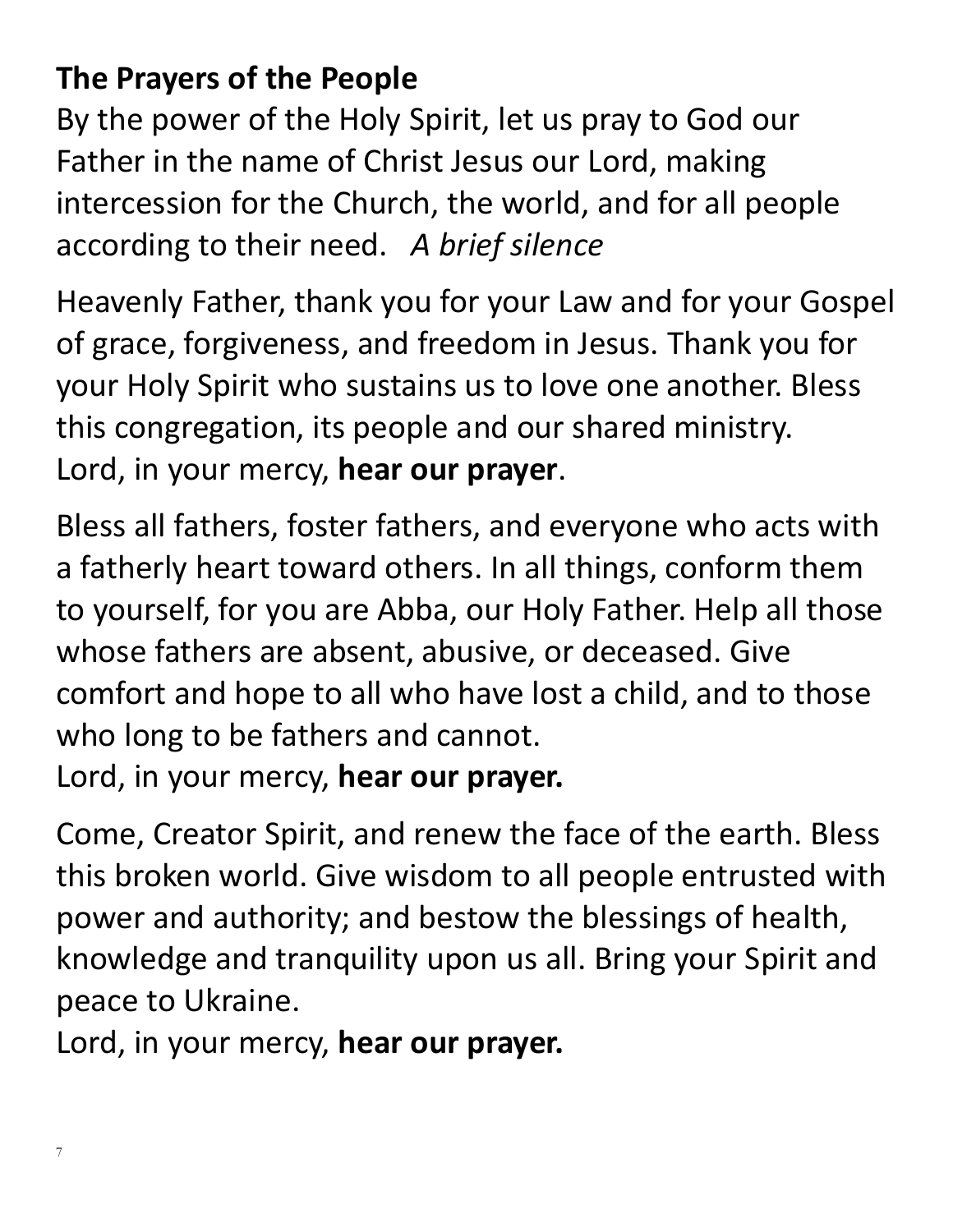Strengthen and guide all who risk their lives on behalf of others. Grant healing to the wounded, honor to those who sacrificed their lives, patience and hope to their families. When they return home, grant them ways to help build a better world for all.

Lord, in your mercy, **hear our prayer.**

Breathe health and hope into the hearts of all who suffer, especially: Downs IV, Holden, Brian, Tyler, Barbara and Anne. Grant healing and recovery for Peg (JoAnn Heisen's sister) Frank, Sandy, Dave, Beverly, Bill and Mary Jo. Give peace and strength for those going through cancer treatments, especially Jane, Downs III, Victoria, Alex, Connie and Douglas. Visit and comfort all who are under the care of skilled nursing, especially Timothy, Barbara, Kim and Mary Ann. Be near to all who are in hospice care. Lord, in your mercy, **hear our prayer.**

Lord Jesus, we thank you for breathing your eternal life into all the faithful departed, especially those we name now.

Bring us, with the whole company of the redeemed of every time and place, every nation, tribe and tongue, into the joy of your presence, where we shall behold you face to face and adore you as Creator, Redeemer and Sustainer, our Lord and our God. **Amen.**